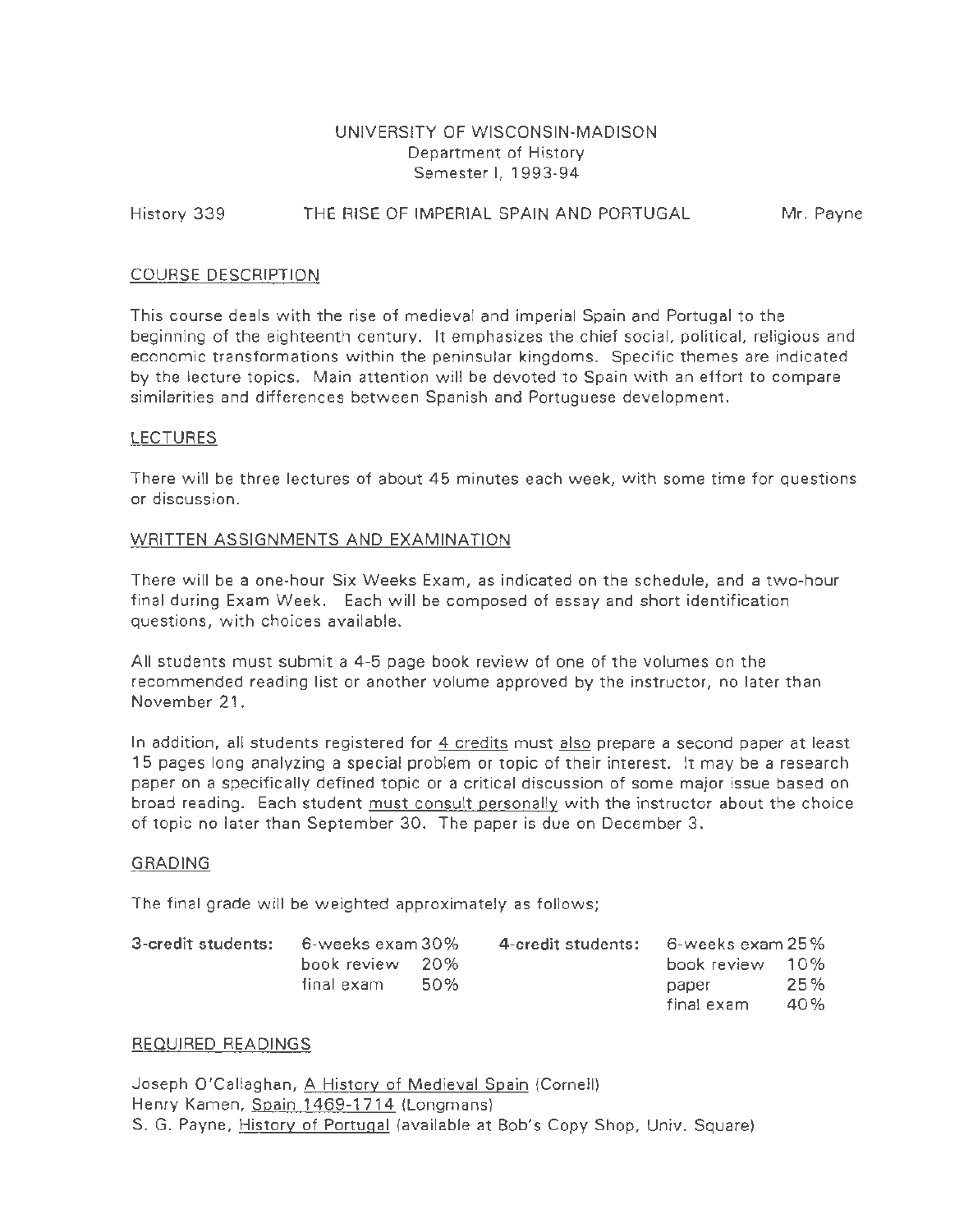# Schedule of Topics

September

# Readings

| 5       | Introduction                                  |                                   |
|---------|-----------------------------------------------|-----------------------------------|
| 6       | Ancient Hispania & the Visigothic Kingdom     | O'Callaghan, 17-88                |
| 8       | The Muslim Conquest                           | lbid., 89-98; 100-104             |
| 10      | Islamic Society & Institutions                | Ibid., 107-30; 137-62             |
| 13      | Al-Andalus                                    | No assignment                     |
| 15      | The Kingdom of Astirias                       | O'Callaghan, 98-100; 104-07       |
| 17      |                                               | No assignment                     |
|         | The Pyrenean Principalities                   |                                   |
| 20      | Jewish Society & Culture in Medieval Hispania | O'Callaghan, 283-87               |
| 22      | Expansion of Asturias-Leon                    | Ibid., 163-65                     |
| 24      | Early Medieval Social Development             | Ibid., 165-85                     |
| 27      | The Eleventh-Century Reconquest               | bid., 130-36; 191-200             |
| 29      | The Era of Alfonso VI                         | Ibid., 200-14                     |
| October |                                               |                                   |
| 1       | Castile-Leon in the XII Century               | bid., 215-18; 227-45; 254-<br>304 |
| 4       | The Great Reconquest                          | Ibid., 245-49; 331-81             |
| 6       | Evolution of Aragon-Catalonia                 | Ibid., 218-27                     |
| 8       | <b>SIX WEEKS EXAM</b>                         |                                   |
| 11      | Aragon-Catalonia in the XIII Century          | Ibid., 249-53; 362-68; 377-80     |
| 13      | Institutions & Empire of Aragon-Catalonia     | Ibid., 382-406                    |
|         |                                               |                                   |
| 15      | Emergence of Portugal                         | Payne, 113-125                    |
| 18      | Portugal in the XIV Century                   | Ibid., 125-130                    |
| 20      | Medieval Hispanic Catholicism                 | O'Callaghan, 185-90;              |
|         |                                               | 305-30; 487-520                   |
| 22      | Castile in the XV Century                     | lbid., 407-27; 459-86; 521-       |
|         |                                               | 34; 604-25                        |
| 25      | Castilian Cortes and Institutions             | lbid., 428-58; 578-603            |
| 27      | Decline of Aragon-Catalonia                   | lbid., 534-46; 560-62             |
| 29      | No class (Spanish Conference in Chicago)      |                                   |
|         | November                                      |                                   |
| 1       | The Portuguese Expansion                      | Payne, 188-204;                   |
|         |                                               | O'Callaghan, 546-48; 556-60       |
| З       | The United Spanish Monarchy                   | Kamen, 1-61; O'Callaghan,         |
|         |                                               | 549-56; 562-77; 655-76            |
| 5       | The Religious Minorities & the Inquisition    | O'Callaghan, 626-53;              |
|         |                                               | Kamen, 38-44; 172-77              |
| 8       | The Era of Social Revolts                     | Kamen, 73-81                      |
| 10      | The Castilian Expansion                       | Kamen, 81-98                      |
| 12      | Sixteenth-Century Portugal                    | Payne, 224-38                     |
| 15      | The Islamic Frontier                          | No assignment                     |
| 17      | The Portuguese Debacle                        | Payne, 238-45                     |
| 19      | Society & Economics in Imperial Spain         | Kamen, 98-111; 161-71             |
| 22      | Carlos V and Empire                           | Ibid., 62-73                      |
| 24      | The Era of Felipe II                          | Ibid., 122-61                     |
|         |                                               | lbid., 111-21; 177-95             |
| 29      | The Catholic Reformation & Golden Age Culture |                                   |